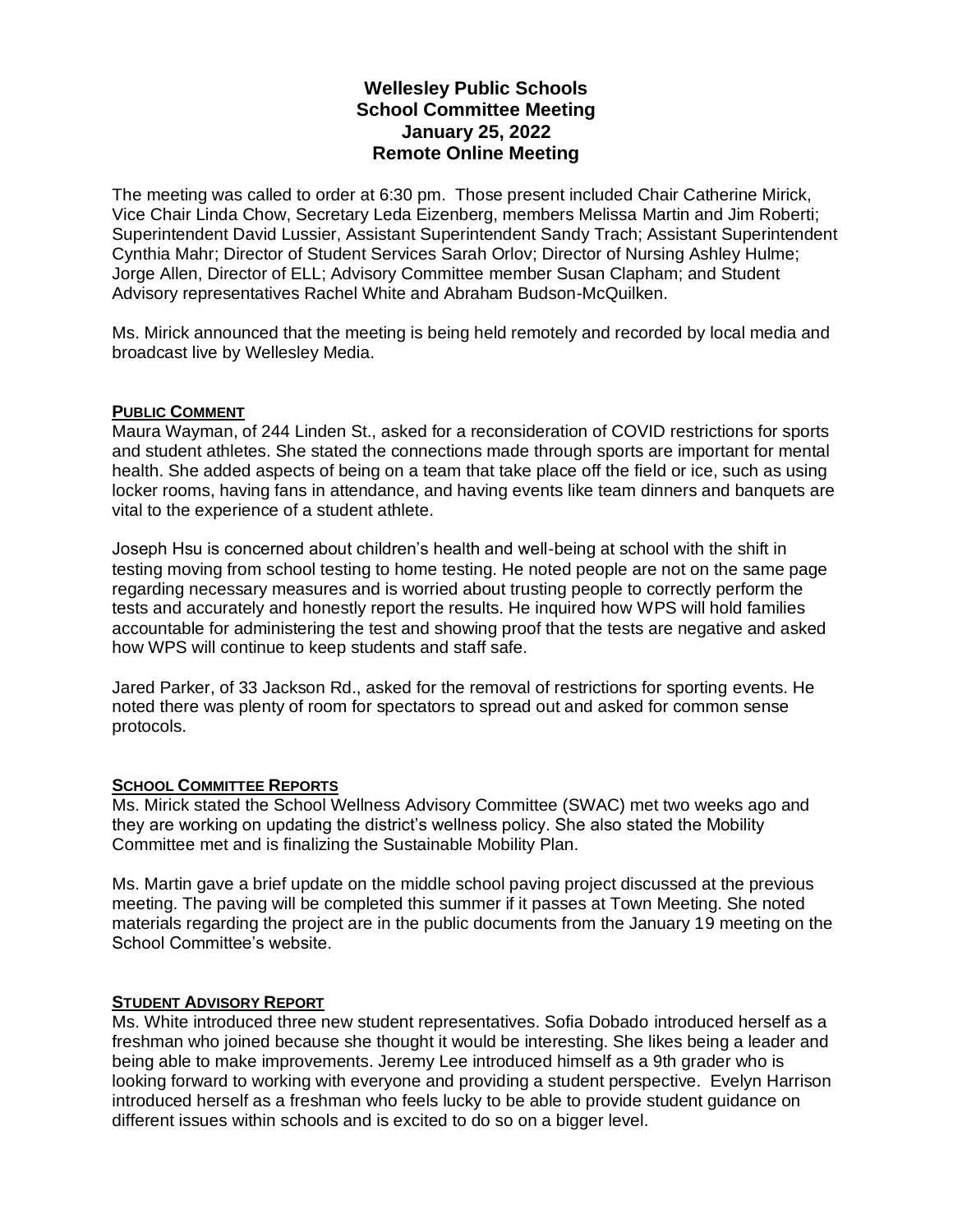Mr. Budson-McQuilken stated students concluded the 2nd quarter and are beginning 3rd quarter electives. He added the switch to the quarter system is being embraced by students, who are adjusting well.

Ms. White offered her thanks to Dr. Lussier and Ms. Mirick for forwarding an invitation to the Massachusetts Association of School Committee (MASC) meeting being held Saturday. She stated she will report back on the experience.

#### **SUPERINTENDENT REPORT**

Dr. Lussier welcomed the newest member of the WPS administrative team, Dr. Jorge Allen, Director of English Language Learners (ELL). Dr. Allen thanked everyone for the warm welcome. He stated he is glad to be part of the district and is looking forward to continuing work that has been done.

Dr. Lussier offered a heartfelt recognition to the school nurses, noting that throughout the pandemic they have expanded their expertise, been flexible, and done their best to meet the needs of students and families. Most recently they have been instrumental in implementing a new testing system that has gone through many shifts and changing mitigation strategies. He noted Ms. Hulme, in her first year in the role, has jumped in and been an energizing presence. Ms. Hulme introduced the team of nurses who joined the meeting. She remarked the nurses have been accessible, flexible, intelligent, calm, and supportive, adding she was grateful for them.

Dr. Lussier recognized two terrific members of the district's leadership team who are retiring after long careers in public services: Sarah Orlov as Director of Student Services and Kathy Dooley as Director of Technology. He noted the search process has begun to fill both positions.

Ms. Mahr provided an update on kindergarten registration for the 2022-23 year. She noted Kindergarten Roundup will be virtual. The District moved to an online registration portal recently, which is working well. Letters will go out to families this week, including to individuals who have a child turning 5 on or before August 31, 2022 and families who were age eligible last year and chose to defer. She added if a family does not receive a letter and has an eligible child, they should still come register. Additionally, if a family does not have a computer or phone to register electronically, they should reach out to the Registrar for guidance through the process.

Finally, Dr. Lussier stated the District was providing parents with curated resources around antibullying that Ms. Orlov and school psychologists pulled together. Links can be found on the front page of the WPS website.

## **CONSENT AGENDA**

Meeting Minutes – January 11, 2022 NE Medical Billing Invoice 12/31/21 Trip Approval: Waterways & Wetlands in Panama 2023

Ms. Martin noted the school based Medical claims revenue was higher than usual. Ms. Mahr noted part of it is retroactive from prior quarters after the state conducted an assessment of prior years. She noted the revenue will be transferred into the special education stabilization fund and the invoice will be paid out of that.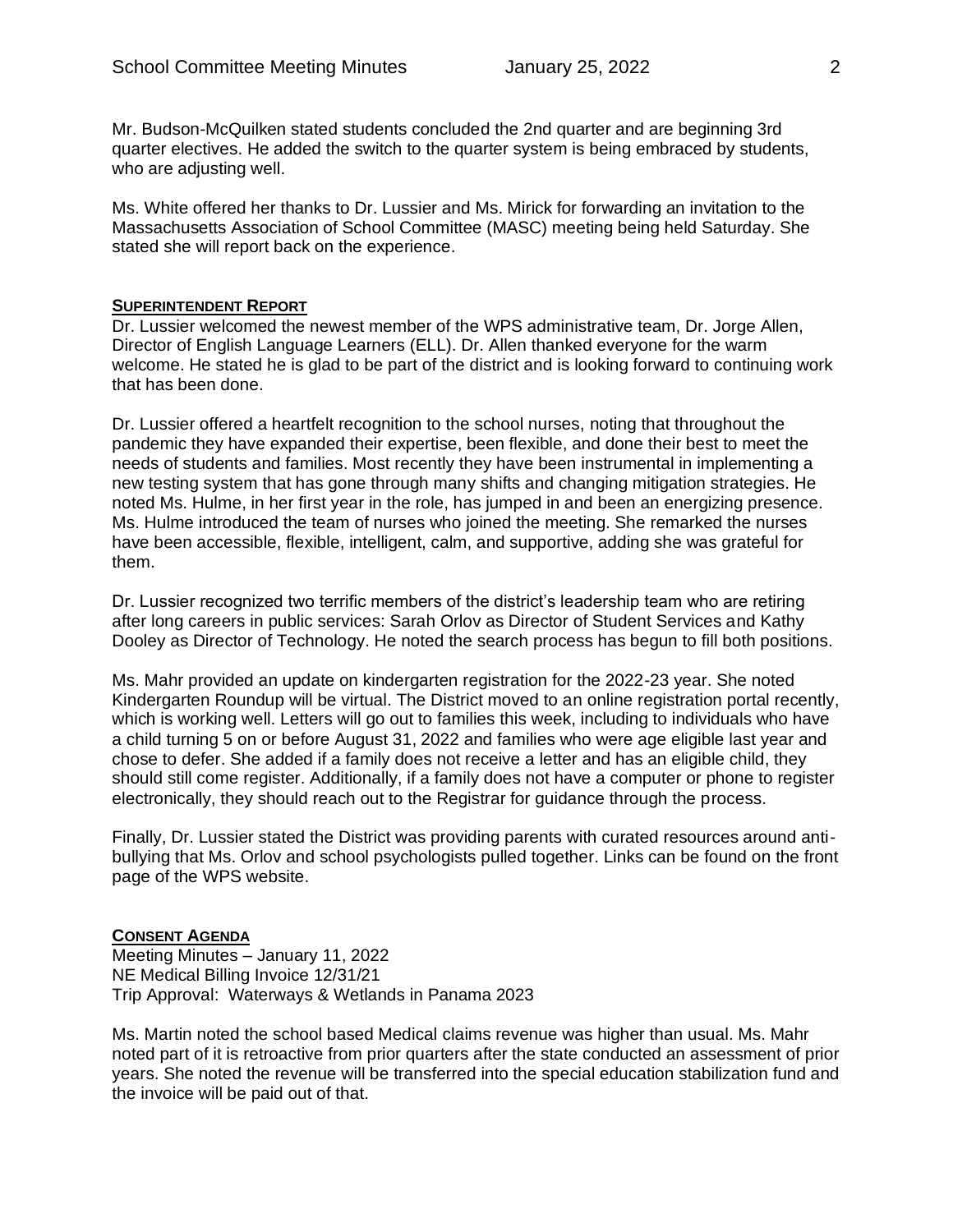Regarding the Panama trip, Ms. Mirick asked if anything was set up for students who would like to go but have financial hardships. Maggie Lenahan of EF Educational Tours stated families will have an opportunity to make monthly payments. EF also has a scholarship program that is need and merit-based.

Ms. Mirick entertained a motion to approve the Consent Agenda as presented.

MOVED: Ms. Eizenberg; SECONDED: Mr. Roberti; ROLL CALL: Ms. Eizenberg – Yes; Ms. Martin – Yes; Ms. Chow – Yes; Ms. Mirick – Yes; Mr. Roberti - Yes. **MOTION CARRIED UNANIMOUSLY**

# **COVID TESTING UPDATE**

Dr. Lussier discussed changes to the state's testing program. For families and staff who opt-in to weekly surveillance testing, rather than conducting tests onsite, testing kits will be sent home to be completed on a designated day each week. The only onsite testing will be rapid testing for symptomatic students and staff. complemented by weekly at home testing. WPS will purchase additional tests to supplement what it will receive from the state to ensure an adequate supply. Ms. Hulme added that over 2,000 families have opted in since the email went out Saturday and it appears there will be more families opting in with this method than there were with in-school surveillance testing. She stated this will increase learning time and is less disruptive, since students will not be pulled out of classes to test.

Regarding vaccinations, Ms. Hulme has applied for a state mobile vaccination unit to come to Wellesley but in the meantime, the District encourages families to look for other opportunities to receive vaccinations and boosters. Ms. Hulme offered an update on student vaccination rates. As of January 24, per the Massachusetts Immunization Information System (MIIS), 74% of Wellesley students ages 5-11 are fully vaccinated as well as 76% of students ages 12-19.

Regarding athletics, Athletic Director John Brown stated after a number of cases led to a temporary pause of athletics earlier in the month, numbers are now trending in the right direction with modifications to locker room usage and spectator capacity. Mr. Brown noted there will be a meeting later in the week with WPS Administration, the Health Department, and Ms. Hulme to discuss policies and protocols. He added the hope is if teams make the state tournament, they will be able to have spectators at full capacity.

#### **WHS AND WMS 2022-23 PROGRAM OF STUDIES**

Ms. Mirick stated that since the last meeting, the Committee has received an updated detailed description on the proposed dance class at WHS. No other changes to the proposed Programs of Studies have been made.

Ms. Mirick entertained a motion to approve the 2022-23 Wellesley Middle School and Wellesley High School Programs of Studies as presented.

MOVED: Mr. Roberti; SECONDED: Ms. Eizenberg; ROLL CALL: Ms. Eizenberg – Yes; Ms. Martin – Yes; Ms. Chow – Yes; Ms. Mirick – Yes; Mr. Roberti - Yes. **MOTION CARRIED UNANIMOUSLY**

**FY23 BUDGET DISCUSSION**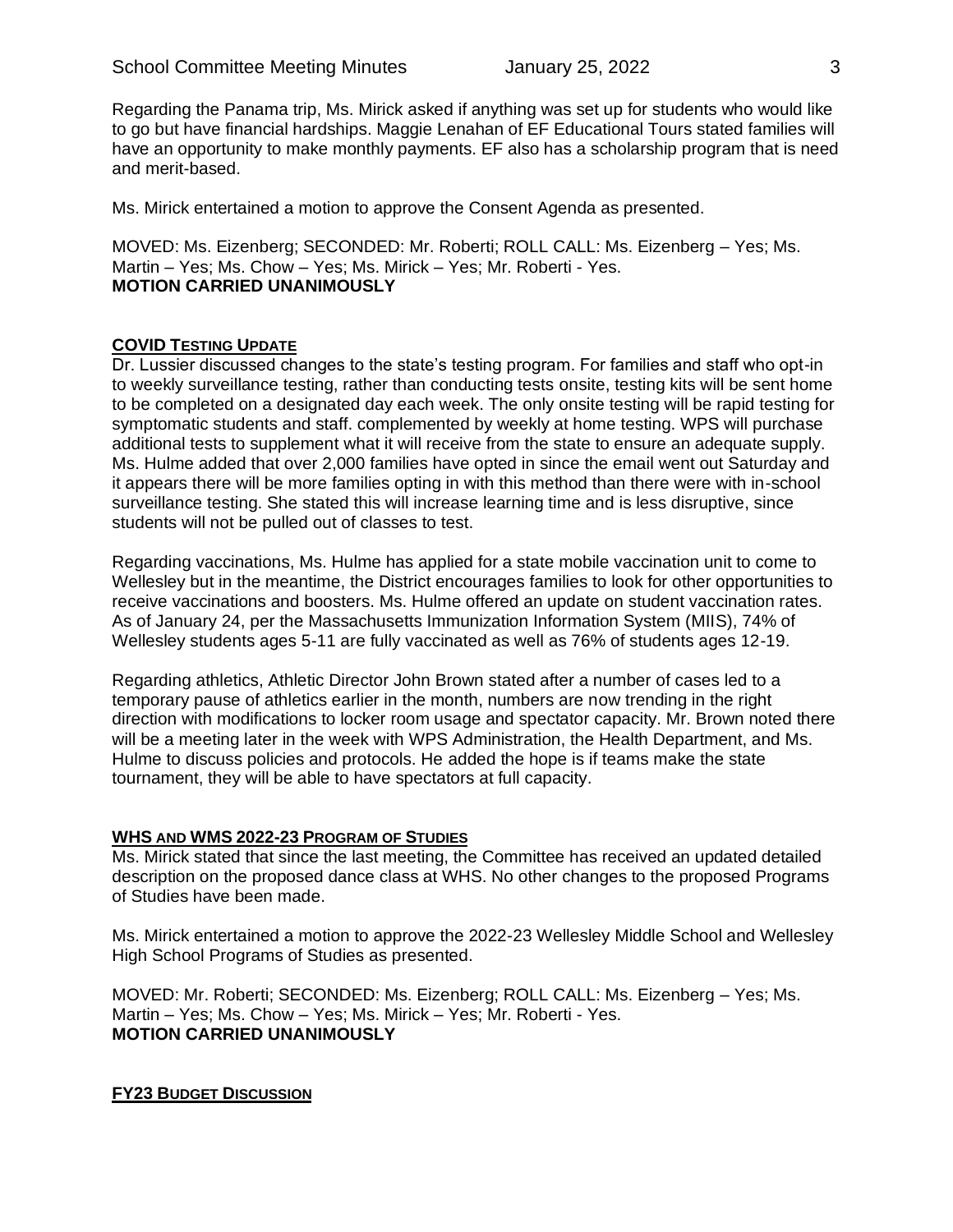Ms. Mirick began the discussion by summarizing the steps leading to this point. The School Committee asked the Administration to model budgets based on the Select Board's guidance of 2.75% over FY21 and for level service. Administration was advised to be sure the budget reflects the District's core values and to identify items that were integral to pandemic recovery and part of the strategic plan. They were also asked to highlight investments around Diversity, Equity, and Inclusion (DEI) and to reduce or eliminate fees charged to students. The budget was presented two weeks ago to the Committee and was made available to the public on the District website. A series of budget workshops was held last week to go through questions the Committee had in order to better understand the document.

Ms. Mahr discussed highlights of the budget pertaining to DEI. She noted the salary line has been corrected to include all METCO staff, which was previously in the narrative but not the summary line. She reminded the Committee that salaries are not yet set due to upcoming bargaining. The District's embedded Professional Development (PD) will be determined in the fall, so a cost noting how much PD will be devoted to DEI has not yet been determined. Additionally she highlighted estimated stipends and PD books and materials projected would be expended next year.

Committee members thanked Dr. Lussier, Ms. Mahr and the administrative team for their work and for answering their questions. Ms. Martin thanked them for delineating what DEI will look like. Ms. Mirick stated she appreciated the District's ability to fully utilize all sources of funding to accomplish as much as possible as a district. Committee members remarked that the budget is within guideline but is also able to take steps forward on strategic initiatives. They recognize that the ability to meet historically low guidelines is largely due to federal COVID grants and declining enrollment. They noted it was important to bear in mind that 2.75% may not always work. Similarly, items currently funded by grants such as adjustment counselors will require a funding source once grants are no longer available. Discussion also included looking ahead to the next budget cycle when the District's Strategic Plan will be finalized and can be put into the budget and into practice.

## **FACILITIES UPDATE**

**Hardy Project** - Ms. Martin stated permitting will begin soon. User group meetings on specific topics pertaining to "nuts and bolts" of design of spaces will take place in the coming weeks. Anyone interested in attending should reach out to her. An easement will be needed based on current traffic flow for use of a portion of property for a roadway. This will go through Special Town Meeting in the fall and will be discussed by the Committee at a later time. Additionally, there is discussion with MassDOT regarding access from Route 9. Ms. Mirick added that Wellesley Municipal Light Plant (MLP) will take up the question of whether they will provide solar panels, as they did with Hunnewell. A decision is to be made before April.

**Hunnewell Construction** - Ms. Mirick stated bids with subcontractors are being finalized. Looking at timelines, the focus is on supply chain delays and contractors are being sure things are ordered now to ensure they are here on time.

**Hunnewell Swing Space Planning** - Dr. Lussier discussed grade distribution for Hunnewell students in their swing space host schools. In September 2022, Bates will host kindergarten and grade 5, Sprague grades 2 and 4, Hardy grade 3, and Upham grade 1. Students in the TLC program will attend the host school of their respective grade. For year two, the students will remain and the staff will move such that Bates hosts kindergarten and grade 1, Hardy grade 4, Sprague grades 3 and 5, and Upham grade 2. Hunnewell students will remain in independent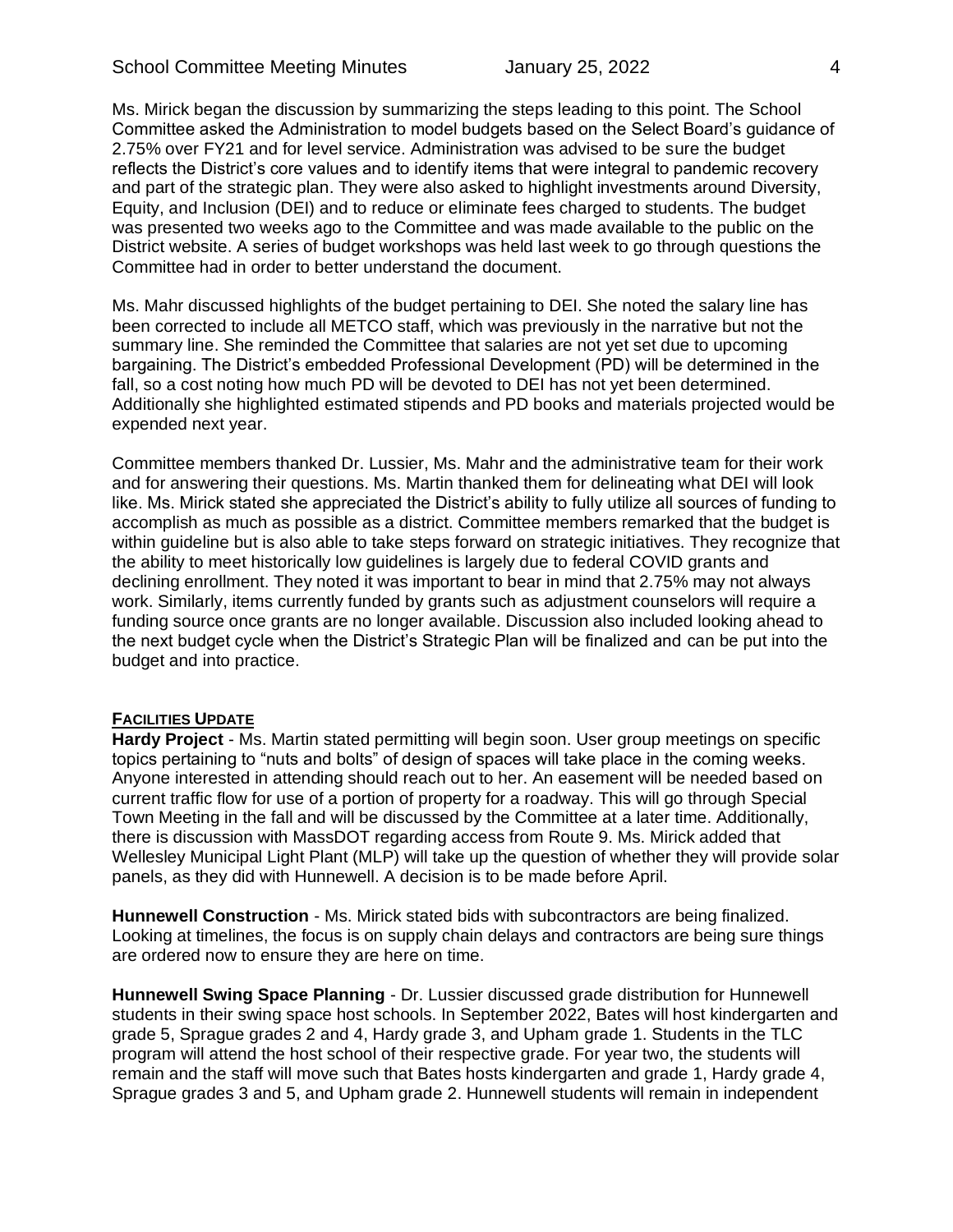classes at their host schools. If construction stays on schedule, they move into the new building in February of 2024. Free transportation to all four schools will be offered to Hunnewell families.

**Hunnewell Track & Field** - Ms. Chow stated the Natural Resources Commission (NRC) spent quite a bit of time at their last meeting talking about the proposal. Regarding bathrooms, there is no firm timeline yet but details are being finalized, such as placement of doors, number of sinks and hand dryers, changing tables, etc.

There was a meeting with neighborhood advisors on January 19 where a group of neighbors shared a letter of dissent. The letter will not be included in the proposal itself but as part of a summary of the meeting on 1/19.

Ms. Chow addressed concerns that have been raised. She confirmed that athletic lighting is exempt from pending legislation restricting lighting on field, but the lighting must be Dark Sky compliant. The International Dark-Sky Association has already determined the T&F lighting design meets the standards for the IDA's Community-Friendly Outdoor Sports Lighting. Regarding the number of games and practices, she confirmed the number reflected in the proposal is the "bare minimum" per Mr. Brown. While the language states up to 20, that will not necessarily be the number played. She also discussed how appropriate town partners have been brought into the process to mitigate concerns around traffic.

In discussion, Ms. Martin stated the proposal to the NRC meets the needs of the schools and is responsive to the neighbors' concerns, while also meeting the criteria for land use change laid out by the NRC. She would like the NRC to continue reviewing the proposal and if they determine it does not meet the criteria it would be helpful for them to identify the reasons it did not meet the criteria. In further discussion, the Committee agreed and thanked Ms. Chow and Mr. Roberti for all their work.

#### **2ND QUARTERLY FINANCIAL REPORT**

Ms. Mahr presented the financial report for the second quarter. She stated the current surplus is approximately \$387,000. The operating budget is carrying costs for personal protective equipment (PPE) while it anticipates reimbursement from FEMA. She summarized salary, other compensation, and other expense adjustments, changes in out of district placement assumptions, and budget offset adjustments.

Ms. Mahr presented potential uses for the surplus funds. These include targeted academic pandemic recovery support for grades K-12 for \$39,500, funding the 5th grade Hale Reservation program for \$105,200, Responsive Classroom training for staff for \$52,000, and early hiring of new positions proposed in the FY23 budget of building TAs and permanent substitutes for \$75,872 and \$138,600 respectively.

In discussion with the Committee, Mr. Roberti stated it would be good to begin pandemic recovery as soon as possible. Ms. Martin agreed, adding that eliminating the cost to families for the Hale Reservation program has long been a desire for the District. After further discussion, Ms. Mirick stated the Committee would vote at the next meeting.

#### **ADJOURNMENT**

At approximately 9:52 pm, Ms. Mirick entertained a motion to adjourn the meeting.